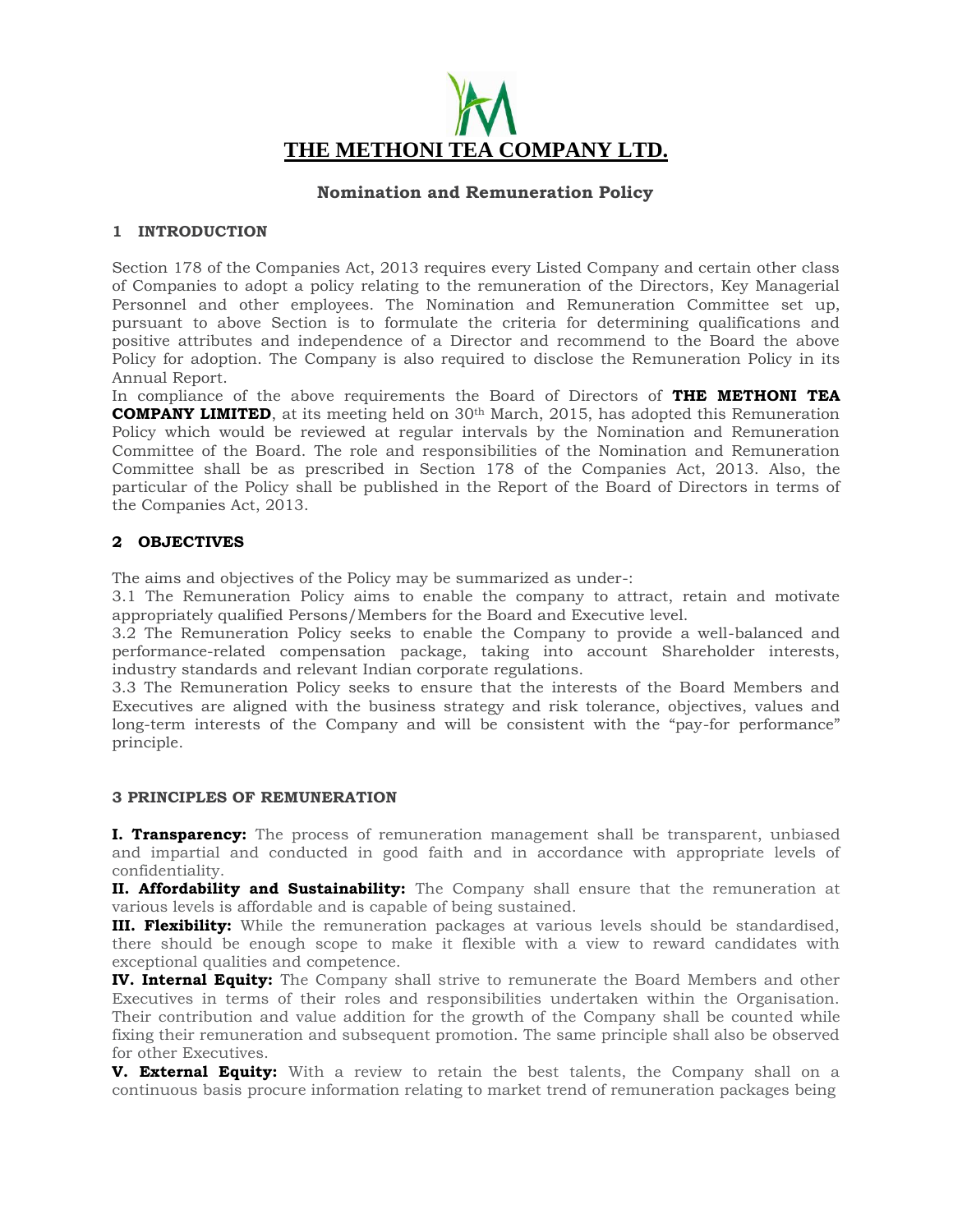

offered by various Companies in the same sector and try to match the remuneration accordingly.

**VI. Non-Monetory Benefits:** The Company may consider extending certain Non-monetary Benefits with a view to offer social security to the families of the present and the past employees of the Company.

### **4. REMUNERATION FOR EXECUTIVE DIRECTORS**

The Board of Directors subject to the approval of the Shareholders at a General Meeting approves the remuneration payable to the Wholetime Directors and Managing Director ('Executive Directors') based on the recommendation of the Nomination and Remuneration Committee. Executive Directors' remuneration is reviewed annually against performance, keeping in view the size and complexity of business and challenges encountered during the period under review. In determining packages of remuneration, the Committee may consult the Chairman and/or external agencies. The remuneration package of the Executive Directors shall comprise of the following components.

**a) Basic Salary:** The basic salary shall be fixed within a salary grade which allows the Board to grant increments within a time frame of three years.

**b) Perquisites:** The perquisites to be offered to the Executive Directors shall include housing, medical, leave travel concession, club fees, car, leave encashment, Personal Accident Insurance and other perquisites in terms of the Rules framed by the Nomination and Remuneration Committee for the Directors and/or the Rules applicable to the Senior Executives of the Company.

**c) Retiral benefits:** The Executive Directors will be entitled to retiral benefits in terms of the Company's Policy for the Senior Management which will be in accordance with the applicable laws.

**d) Commission:** Subject to the approval of the Members at a General Meeting, the Board may decide to pay commission on net profits to the Executive Directors subject to the ceiling stipulated in the Companies Act, 2013.

**e) Sitting Fees:** The Executive Directors will not be entitled to any fee for attending the Meetings of the Board of Directors and Committees thereof.

### **5. REMUNERATION OF NON- EXECUTIVE DIRECTORS**

**a. Sitting Fees:** The Non-Executive Directors shall be paid Sitting Fees for attending the Board and Committee Meetings as may be approved by the Board based on the recommendation of the Nomination and Remuneration Committee subject to the ceiling fixed in the Articles of Association of the Company and the Companies Act, 2013. They will also be reimbursed travelling and out of pocket expenses on actual basis for attending the meetings.

**b. Commission:** Subject to the approval of the Members at a General Meeting, the Board may decide to pay commission on net profits to the Non- Executive Directors subject to the ceiling stipulated in the Companies Act, 2013.

### **6. REMUNERATION OF KEY MANAGERIAL PERSONNEL AND OTHER EXECUTIVES**

The Human Resource Department of the Company shall follow the principles of remuneration stated hereinabove while deciding on the remuneration structure of the Key Managerial Personnel who are not Directors and for other Executives of the Company.

### **8. SELECTION OF BOARD MEMBERS**

9.1 Nomination of a suitable person for appointment as a Director is a major responsibility of the Nomination and Remuneration Committee. The objective is to ensure that the Company's Board is competent at all points of time to be able to take decisions commensurate with the